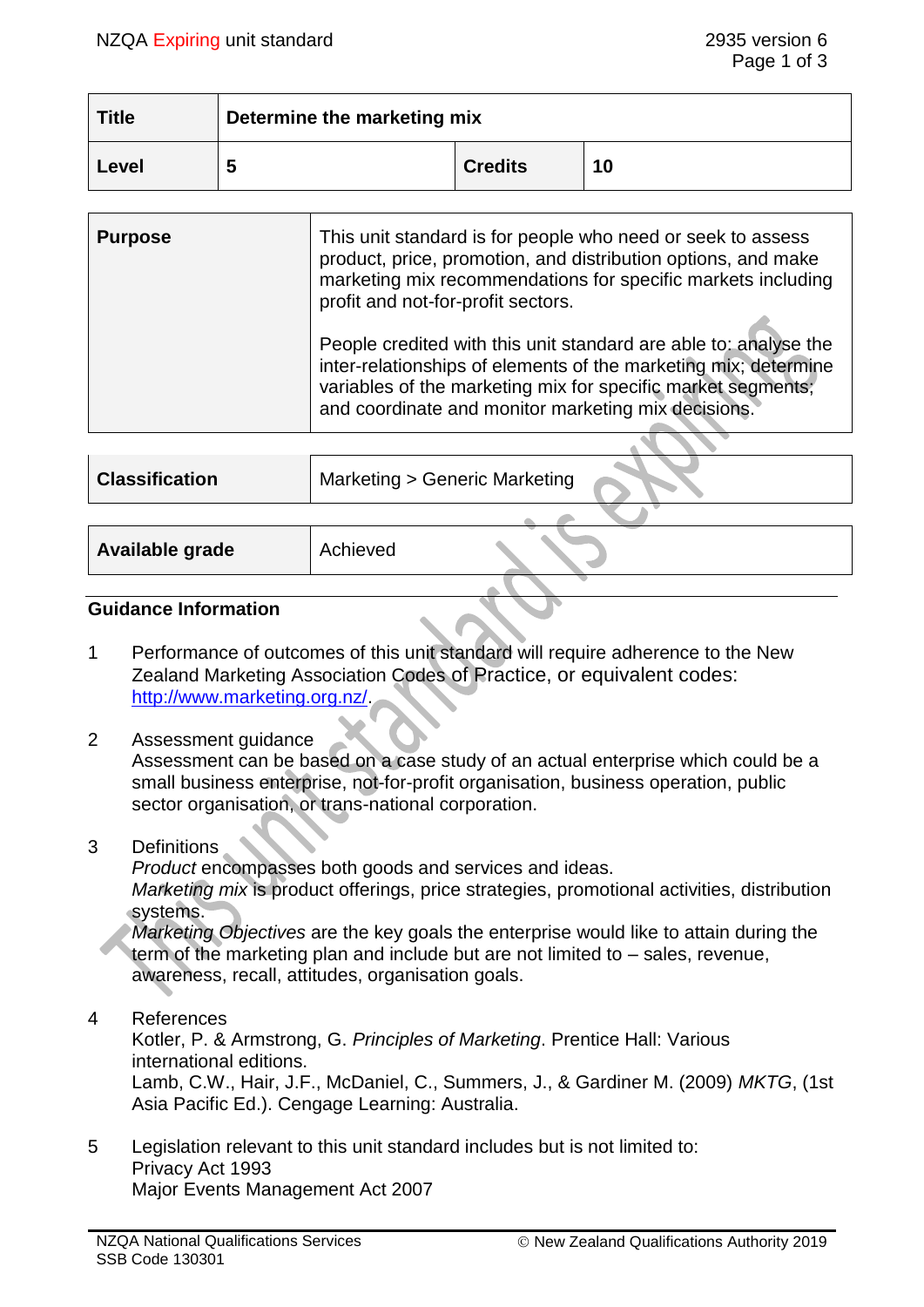Consumer Guarantees Act 1993 Fair Trading Act 1986 Commerce Act 1986, Part II.

# **Outcomes and performance criteria**

## **Outcome 1**

Analyse the inter-relationships of elements of the marketing mix.

#### **Performance criteria**

1.1 Variations in individual elements of the marketing mix are assessed for their impact on related elements of the mix.

Range variation of any two elements.

- 1.2 Environmental factors are assessed for their impact upon elements of the marketing mix.
	- Range social, economic, demographic, cultural, ethnic, natural, political, legal, regulatory, technological, competitive.
- 1.3 Customer response to the marketing mix is assessed in terms of their impact on marketing objectives.
- 1.4 Competitor response to the marketing mix is assessed in terms of their impact on marketing objectives.

### **Outcome 2**

Determine variables of the marketing mix for specific market segments.

# **Performance criteria**

2.1 Elements of the mix are considered, evaluated, and recommended for their ability to satisfy marketing objectives for specific market segments.

# **Outcome 3**

Coordinate and monitor marketing mix decisions.

### **Performance criteria**

- 3.1 Provision is made for marketing mix strategies to be monitored against market performance and marketing objectives.
- 3.2 A measurement and evaluation strategy is devised and implemented within an appropriate timeframe as determined by marketing objectives.